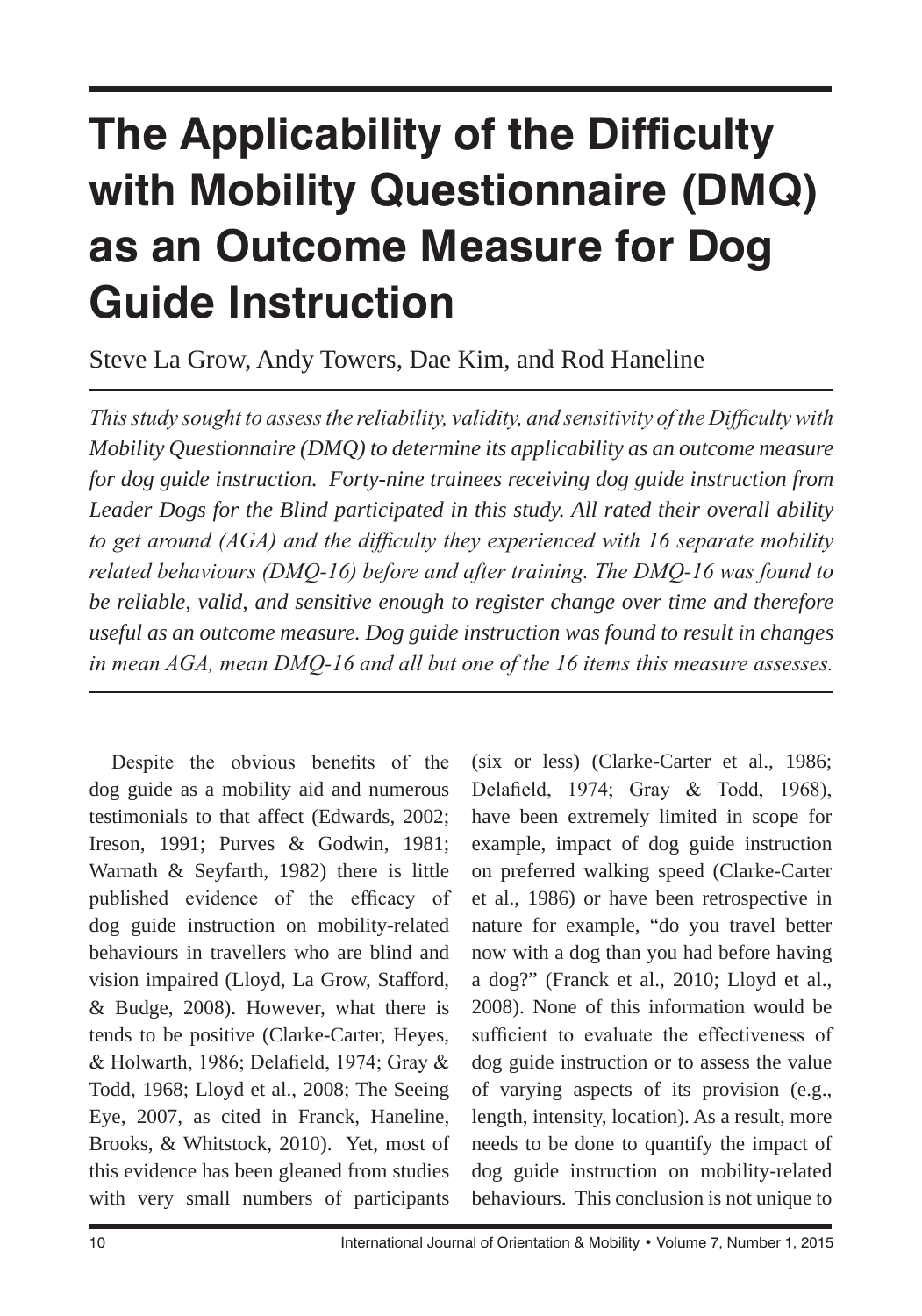dog guide instruction, but has been found for all forms of mobility instruction conducted with people who are blind or vision impaired (Virgili & Rubin, 2010).

One reason for this finding may be that, despite their being some consensus over the content taught and modes of delivery in both orientation and mobility (O&M) (Barlow, Bentzen, Sauerburger, & Franck, 2010; Hill & Ponder, 1976; Jacobson, 2013; La Grow & Blasch, 1992; La Grow & Long, 2011) and dog guide (Franck, Haneline, Brooks, & Whitstock, 2010) instructional programs, there has not been a widely accepted evaluative tool that measures the breadth of skills to be obtained from such programs (Virgili & Rubin, 2010; Whiteneck, 1994). However, a tool which may meet this demand, the Difficulty with Mobility Questionnaire (DMQ) (La Grow & Ebrahim, 2012a; La Grow & Ebrahim, 2012b) has recently been developed as an outcome measure for O&M training. This measure assesses perceived difficulty across a broad range of skills usually addressed in comprehensive O&M training programs for example, avoiding obstacles in one's path of travel, walking along streets with footpaths, crossing streets at controlled intersections, maintaining orientation during travel, and using public transportation (Hill & Ponder, 1976; Jacobson, 2013; La Grow & Long, 2011).

 The reliability, validity, and sensitivity of this measure has been evaluated with those enrolled in short but intensive O&M training programs (i.e., one week residential training programs) and found to be adequate in all cases (i.e., reliable, valid, and sensitive) (La Grow, Ebrahim, & Towers, 2014). As such, the DMQ appears to have promise as an outcome measure for evaluating the efficacy of O&M instruction. Yet, it is not known to what extent it would be applicable as an outcome measure for dog guide programs as well. The purpose of this study is, therefore, to assess the applicability of the DMQ (i.e., in this case the DMQ-17) as an outcome measure for an instructional program used to teach the use of a dog guide as a mobility aid.

# **Method**

Participants in this study were all trainees undertaking centre-based dog guide instruction at Leader Dogs for the Blind, Rochester Michigan, USA from September 2013 to October 2014. In addition to the standard questions asked at intake, these trainees were also asked to rate their ability to get around and the degree of difficulty experienced when performing 17 specific mobility-related behaviours as a pre-training measure. They were then phoned and asked those same questions by an independent party six months after training as a posttraining measure. An independent party was used at follow-up to avoid any bias that could result from being contacted and asked to rate their travel after training by their service provider. No other aspect of the usually available program was altered for this study (e.g., criteria for participation, content of instructional program, duration of instructional program, beginning and ending date of instruction, participating instructors, etc.). This project has been evaluated for ethical concerns by peer review, judged to be low risk and recorded on Massey University's Human Ethics Committee Low Risk Database.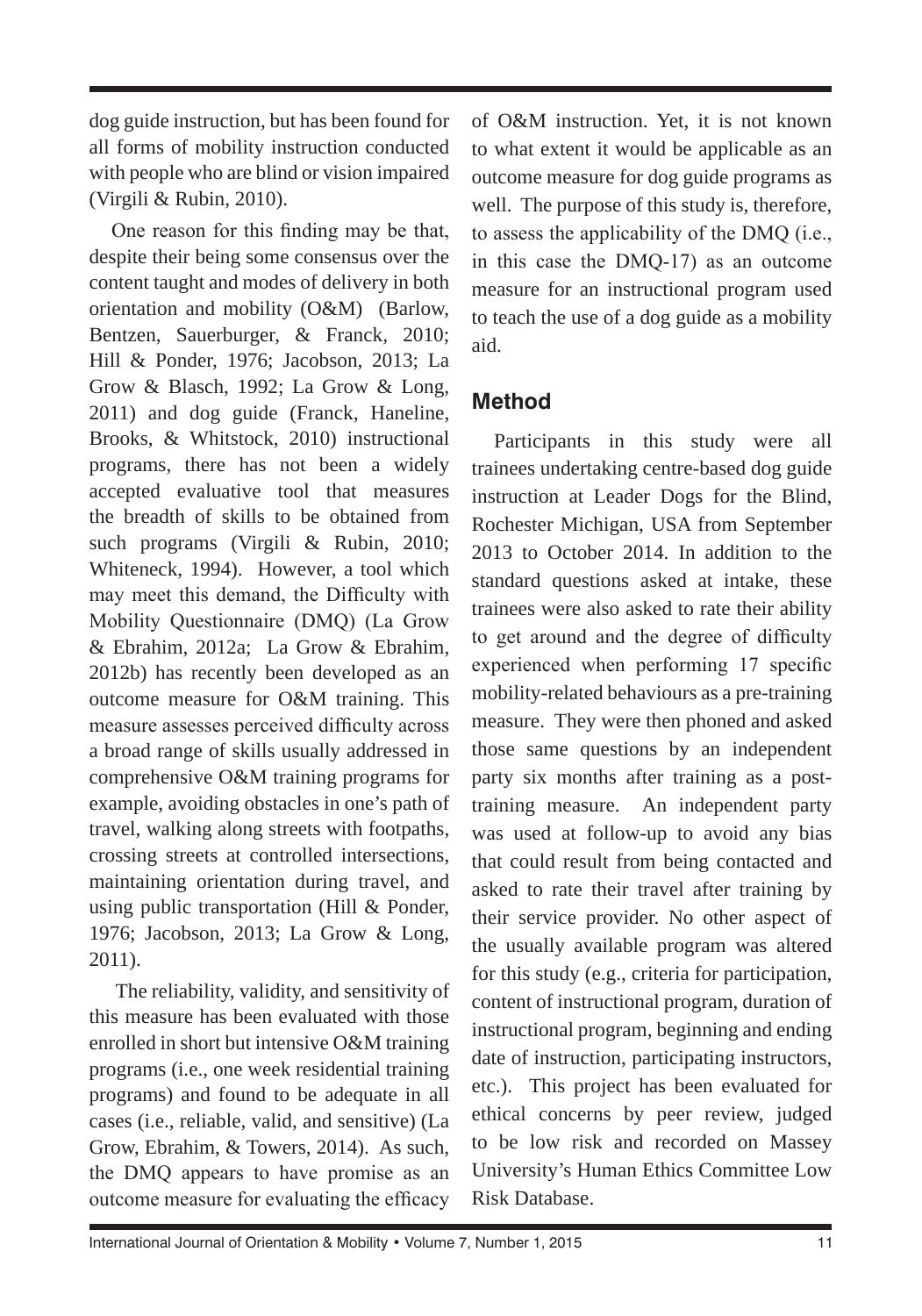### **Participants**

Forty-nine persons presented for instruction with a dog guide during this time period. Twenty-three were to receive instruction with their first dog and 26 with a replacement dog (i.e., a new dog). They ranged in age from 23 to 82 years (mean age = 51.6) and 39% were male. All met the Leader Dogs for the Blind eligibility criteria for receiving dog guide instruction, these are to: (a) be at least 16 years of age (b) be legally blind (i.e., have visual acuity of 20/200 or less in the better eye with correction, or visual field that does not exceed 20 degrees at its widest angle) (c) be in good mental and physical health, including having the ability to walk unassisted for several blocks per day without jeopardising any current conditions and (d) have successfully completed a basic O&M training program (i.e., in the use of the long cane). In response to the question "*How much usable vision would you say you have?*" 12 (25%) persons indicated none, 32 (65%) a little, and 5 (10%) a lot.

#### **Measures**

*Ability to Get Around*: A single item was used to assess trainees' general levels of mobility or their 'ability to get around' (AGA). Each trainee was specifically asked '*How well are you able to get around?'* with response options ranging from 1 'Very poorly' to 5 'Very well'.

*Difficulty with Mobility*:The questionnaire used in this study was a shortened form of the original DMQ-23 (La Grow & Ebrahim, 2012a) which was found to contain a number of apparently redundant items (La Grow & Ebrahim, 2012b). Three items related to street crossing behaviours (i.e., *crossing quiet streets, crossing busy streets with*  *pedestrian control devices,* and *crossing busy streets without pedestrian control devices*) appearing in the original questionnaire were replaced with a single item covering street crossing behaviour (i.e., *crossing busy or complex intersections*). In addition, four other mobility related behaviours (i.e., *getting around in department stores, getting around in supermarkets, re-establishing orientation if lost,* and *travelling in unfamiliar environments*) were removed from the questionnaire as they resulted in responses that were too similar to those obtained from questions reflecting related behaviours (i.e., *getting around in office buildings/schools/ hospitals, getting around in shopping malls, maintaining orientation during travel,* and *travelling in familiar environments*) (La Grow & Ebrahim, 2012b).

The 17 remaining items were presented following the root question '*How much difficulty would you say you have in completing the following tasks?* Available responses ranged from 1 '*none at all*' to 5 '*an extreme amount'*. A '*don't know*' response option was also available for the instances where an individual genuinely had no idea how much difficulty performing a given task would be. An analysis of responses to all 17 mobility related behaviours assessed revealed that, on average, participants' responded '*don't know*' less than 5% of the time. However, one item (i.e., *travelling on escalators*) had an exceptionally high number of '*don't know'* responses (i.e., 12% at pre-training and 38% at post-training). As a result, the item '*travelling on escalators*' was dropped from analyses in this study effectively resulting in a 16 item measure (DMQ-16). Table 1 reports the format and response options for the revised DMQ-16.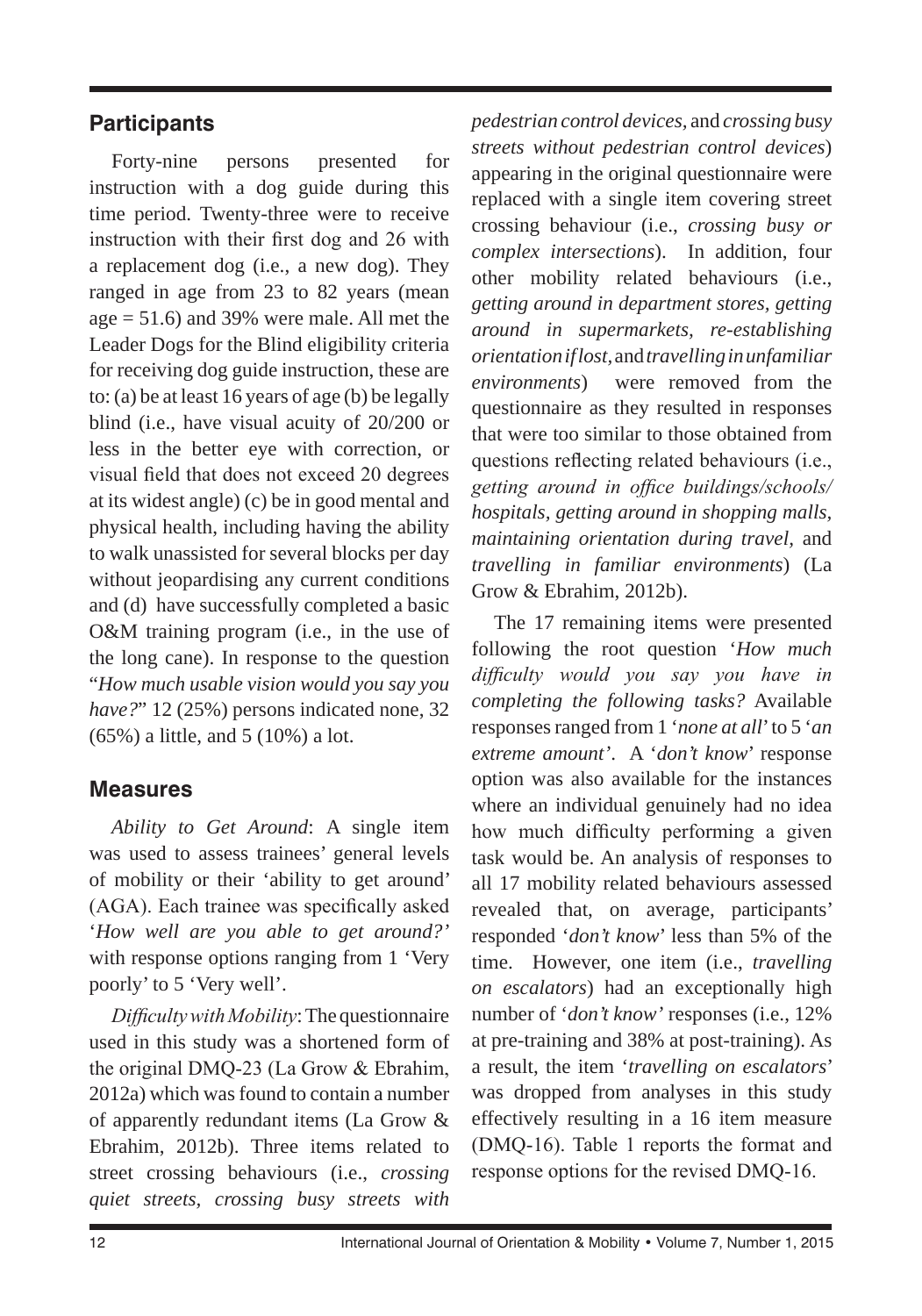|    | On a scale of 1-5 with 5 being most<br>difficult, rate how much difficulty would<br>you say you have in completing the<br>following tasks? | None at<br>all | A little       | $\mathbf{A}$<br>moderate<br>amount | A great<br>deal | An<br>extreme<br>amount | Don't<br>know |
|----|--------------------------------------------------------------------------------------------------------------------------------------------|----------------|----------------|------------------------------------|-----------------|-------------------------|---------------|
| 1. | Avoiding obstacles in your path of<br>travel                                                                                               | $\mathbf{1}$   | $\overline{c}$ | 3                                  | $\overline{4}$  | 5                       | 6             |
| 2. | Walking along streets with footpaths                                                                                                       | $\mathbf{1}$   | $\overline{2}$ | 3                                  | $\overline{4}$  | 5                       | 6             |
| 3. | Walking along streets without footpaths                                                                                                    | 1              | $\overline{2}$ | 3                                  | $\overline{4}$  | 5                       | 6             |
| 4. | Identifying drop-offs (curbs/steps)                                                                                                        | 1              | $\overline{c}$ | 3                                  | $\overline{4}$  | $\overline{5}$          | 6             |
| 5. | Negotiating curbs                                                                                                                          | 1              | $\overline{2}$ | 3                                  | $\overline{4}$  | $\overline{5}$          | 6             |
| 6. | Negotiating stairs                                                                                                                         | 1              | $\overline{c}$ | 3                                  | $\overline{4}$  | $\overline{5}$          | 6             |
| 7. | Getting around in your home and<br>garden                                                                                                  | 1              | $\overline{c}$ | 3                                  | $\overline{4}$  | 5                       | 6             |
| 8. | Getting around in your immediate<br>neighbourhood                                                                                          | 1              | $\overline{c}$ | 3                                  | $\overline{4}$  | 5                       | 6             |
| 9. | Getting around in office buildings/<br>schools/hospitals                                                                                   | 1              | $\overline{c}$ | 3                                  | $\overline{4}$  | $\overline{5}$          | 6             |
|    | 10. Getting around in shopping malls                                                                                                       | 1              | $\overline{c}$ | 3                                  | $\overline{4}$  | 5                       | 6             |
|    | 11. Negotiating parking lots                                                                                                               | 1              | $\overline{c}$ | 3                                  | $\overline{4}$  | 5                       | 6             |
|    | 12. Travelling on elevators                                                                                                                | 1              | $\overline{c}$ | 3                                  | $\overline{4}$  | 5                       | 6             |
|    | 13. Maintaining orientation during travel                                                                                                  | 1              | $\overline{c}$ | 3                                  | 4               | 5                       | 6             |
|    | 14. Travelling in familiar outdoor<br>environments                                                                                         | 1              | $\overline{c}$ | 3                                  | 4               | 5                       | 6             |
|    | 15. Using public transportation                                                                                                            | 1              | $\overline{c}$ | 3                                  | $\overline{4}$  | 5                       | 6             |
|    | 16. Crossing at busy or complex<br>intersections                                                                                           | 1              | $\overline{2}$ | 3                                  | $\overline{4}$  | 5                       | 6             |

**Table 1.** The Difficulty with Mobility Questionnaire (DMQ-16) item format and response options.

Note: For scoring purposes all 'don't know' responses are identified as 'missing items', all item responses are then summed and divided by the number of items each client responds to which provides an average DMQ score.

#### **Analysis**

The DMQ-16 was assessed for reliability, validity, and sensitivity to determine its applicability as an outcome measure for dog guide instruction. Reliability (i.e., the consistency of measurement) is a necessary but not sufficient condition for validity.

Reliability was assessed using Cronbach's alpha coefficient, a commonly used measure of internal consistency (Pallant, 2011). Concurrent validity (i.e., the extent to which the score obtained from this measure correlates with the score obtained from a measure of a different but related construct) of the DMQ was assessed by determining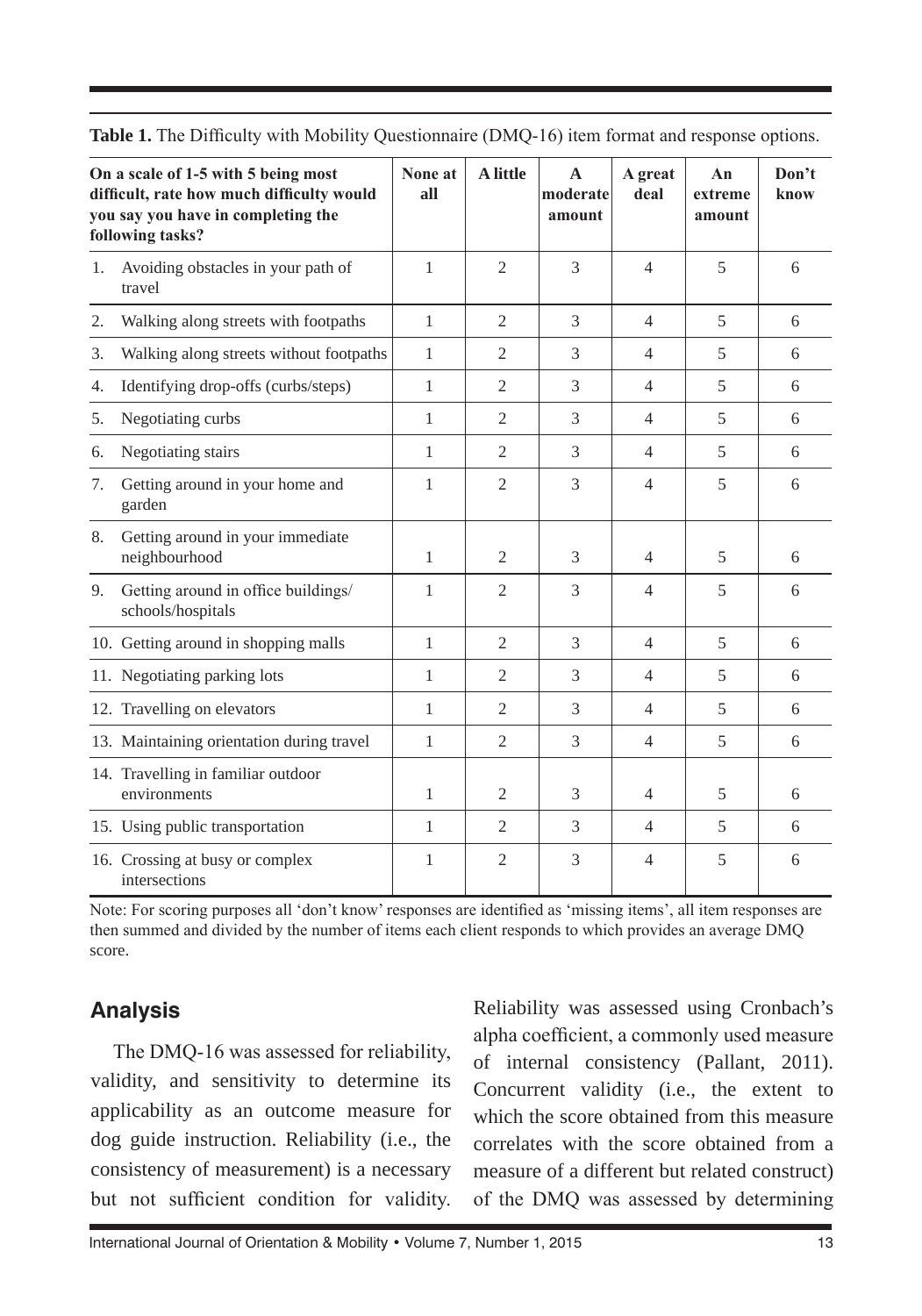the degree to which the mean DMQ-16 score correlated with the mean AGA score. AGA is a well-established global measure of mobility (La Grow, Alpass, Stephens, & Towers, 2011; La Grow, Yeung, Towers, Alpass, & Stephens, 2011, 2013; Yeung, La Grow, Towers, Alpass, & Stephens, 2011). The evaluation of reliability and concurrent validity was assessed using both pre and post-training scores.

Sensitivity relates to the degree to which the measure is responsive to variations in either participant characteristics, intervention or both. In this case, sensitivity was assessed both across time (i.e., before and after intervention) and group (i.e., those receiving training with their first dog and those receiving training with a successor dog). As such, trainees were assigned to two groups depending on whether they were receiving training with their first dog (i.e., First Dog) or with a new replacement dog (i.e., Successor Dog). Groups were compared on both the mean DMQ-16 score and the single-item AGA score. While the telephone interview schedule resulted in no missing data for any measure used, the '*don't know'* responses from the individual DMQ items were treated as missing data when determining the mean DMQ score. A mixed between-within subjects analysis of variance (ANOVA) was then conducted to determine whether there were significant main effects for time (i.e., pre-training to post-training training) and group (i.e., First Dog versus Successor Dog) and whether or not an interaction effect between the two variables (i.e., time and group) was evident on either of these measures (i.e., mean DMQ-16 score and single-item AGA score). Eta Squared  $(\eta^2)$  was employed as a measure of the effect size of any main or interaction

effects observed for this analysis. Change scores were also calculated on each of the 16 separate items making up the DMQ-16 by subtracting the post-training score from the pre-training for each participant. Change scores were reported for each item and each group separately.

#### **Results**

Scale reliability analysis using Cronbach's alpha coefficients at pre-training (0.92) and post-training (0.96) indicated that the shortened DMQ-16 has high internal consistency significantly above the level of 0.7 considered to show adequate reliability (DeVellis, 2003). The concurrent validity is moderate with the mean DMQ score and the mean AGA being found to have a medium strength correlation at both pre  $(r = .407)$ and post-training  $(r = .332)$ .

Sensitivity of the DMQ and the utility of the AGA as outcome measures for dog guide instruction were assessed by comparing scores over time and between groups. Figures 1 and 2 illustrate the changes in the AGA and DMQ-16 mean scores (including 95% confidence intervals) observed overtime (i.e., from pre-training to post-training) for both the First Dog and Successor Dog groups. Table 2 provides the results of mixed between-within subjects ANOVA comparing group (First Dog and Successor Dog) against time (pre-training and post-training) for both the AGA and DMQ-16 mean scores separately. These results indicate that a significant main effect was found for time (i.e., from pre-training to post-training) for both the mean AGA and DMQ for both groups. Furthermore, the effect size found for both scores was large suggesting that participation in the training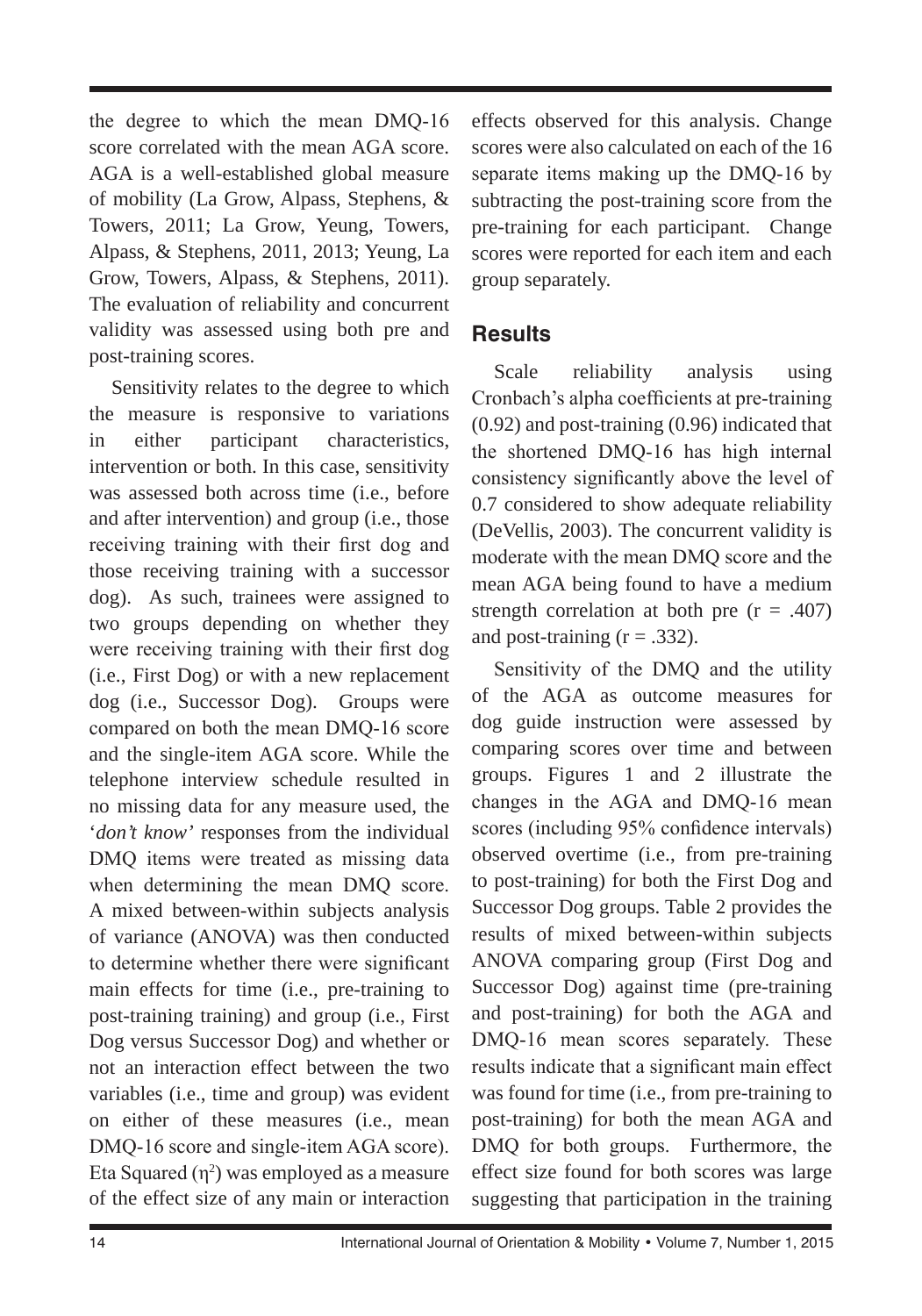





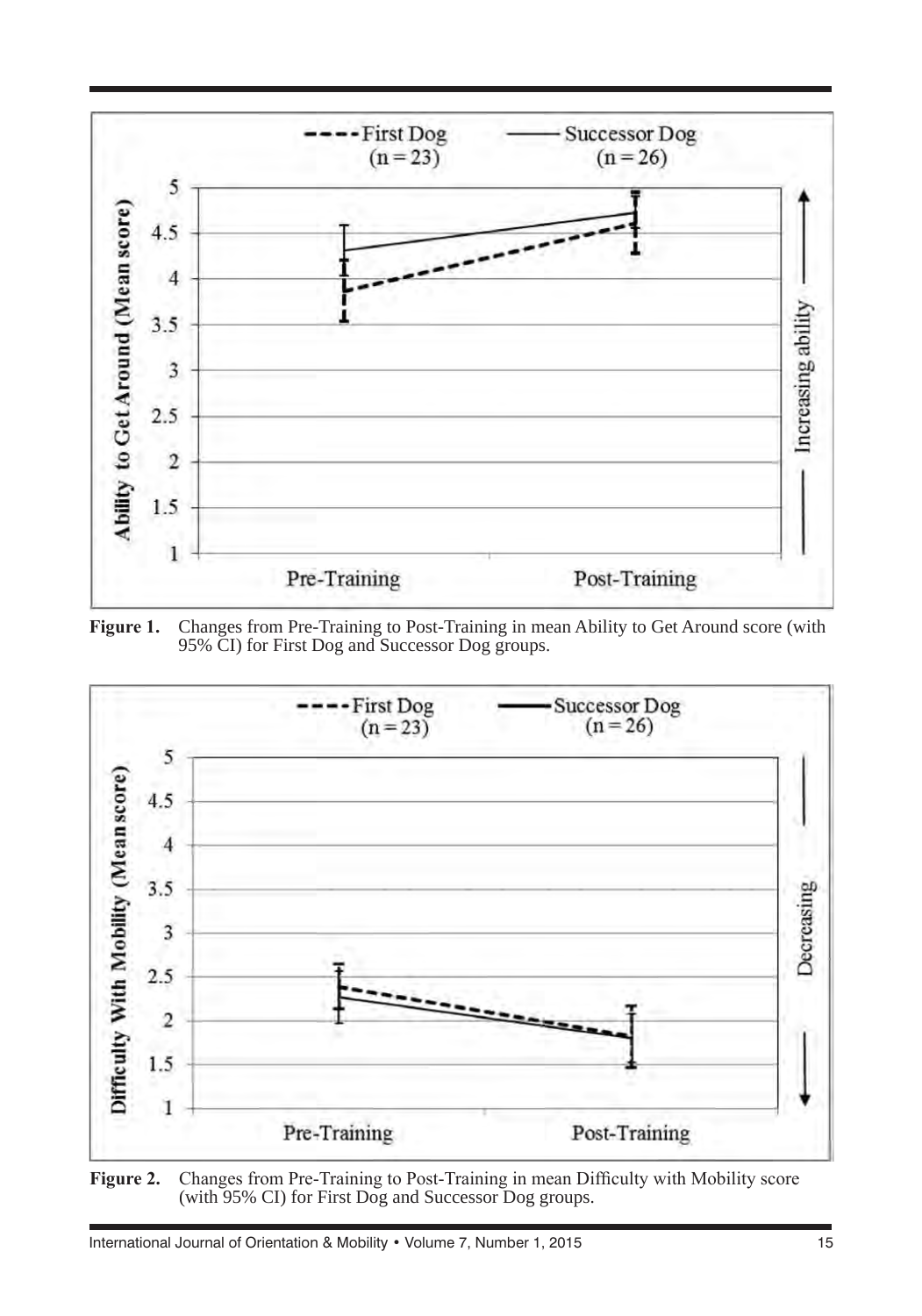| AGA    |                                                                                                                             |               |                 |              | Time: $\bar{x}$ (sd) |                                                                                                                                                                                                    |               |                |
|--------|-----------------------------------------------------------------------------------------------------------------------------|---------------|-----------------|--------------|----------------------|----------------------------------------------------------------------------------------------------------------------------------------------------------------------------------------------------|---------------|----------------|
|        |                                                                                                                             | Group         | $\blacksquare$  | Pre-training | Post-training        | F(df)                                                                                                                                                                                              | ≏             | $\mathbf{r}^2$ |
|        | Main effect: Time                                                                                                           | Total sample  | $\overline{6}$  | 4.10(.80)    | 4.67 (.66)           | 19.98 (1, 47)                                                                                                                                                                                      | 5001          | 43             |
|        | Interaction: Group*Time                                                                                                     | First Dog     | 23              | 3.87(0.82)   | 4.61 (.84)           | 1.48 (1,47)                                                                                                                                                                                        | 23            | $\mathcal{L}$  |
|        |                                                                                                                             | Successor Dog | 26              | 4.31 (.74)   | 4.73 (.45)           | Ĭ.                                                                                                                                                                                                 | $\bar{\rm I}$ | $\bar{\rm I}$  |
| DMQ-16 | Main effect: Time                                                                                                           | Total sample  | $\overline{49}$ | 2.33 (.70)   | 1.81 (.77)           | 11.83 (1, 47)                                                                                                                                                                                      | $= 0.001$     | 25             |
|        | Interaction: Group*Time                                                                                                     | First Dog     | 23              | 2.39(.61)    | 1.82(.87)            | 0.14(1, 47)                                                                                                                                                                                        | 72            | $\gtrsim$ 0.   |
|        |                                                                                                                             | Successor Dog | 26              | 2.27 (.78)   | 1.80 (.78)           | $\mathbf{I}$                                                                                                                                                                                       | $\mathbf{I}$  | $\overline{1}$ |
|        | Note: AGA = Ability to Get Around mean score; DMQ-16 = Difficulty with Mobility Questionnaire (16-item version) mean score. |               |                 |              |                      | $\bar{x}$ (sd) = group mean (standard deviation); F(df) = F test (degrees of freedom); $\eta^2 = \text{Eta-Squared}$ ( $\leq .02 = \text{small effect}$ ; 13 = medium effect; 2.26 = large effect) |               |                |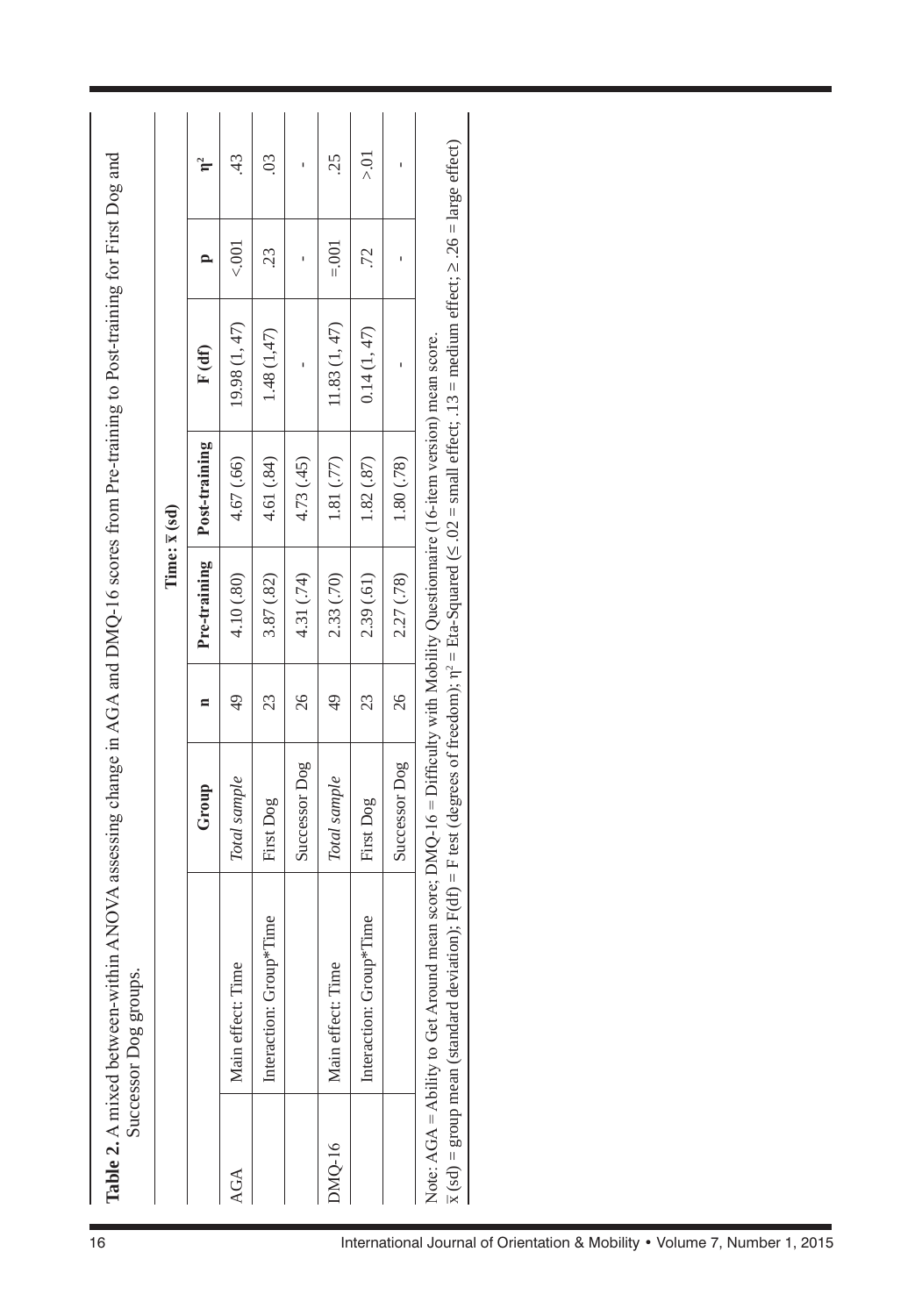

Figure 3. Direction of Pre-Training to Post-Training change in mean score for each of the Difficulty with Mobility Questionnaire (DMQ) items for First Dog and Successor Dog groups.

program increased perceived ability to get around while reducing the overall degree of difficulty reported for the various mobility related behaviours assessed with the DMQ-16. A small but significant difference was found to have existed between the groups (*t*   $(47) = 1.98$ , p=.05,  $d = .57$ ) on one of the scores (i.e., the AGA score) before training. No differences were found between the groups on either score after training. No significant interaction effect was found between time and group for either the AGA or DMQ-16 mean scores. These results suggest that the degree of change observed for both the AGA and DMQ-16 mean scores

from pre-training to post-training were experienced relatively similarly for both groups.

Change scores were used to ascertain the impact that dog guide instruction was seen to have on each of the separate items included in the DMQ-16. Figure 3 illustrates the direction of change from pretraining to post-training for each item for each group (i.e., First Dog and Successor Dog) separately. More and greater changes were observed for the First Dog group than the Successor Dog group, with the greatest changes observed for *identifying drop-offs (curbs/steps), avoiding obstacles in your*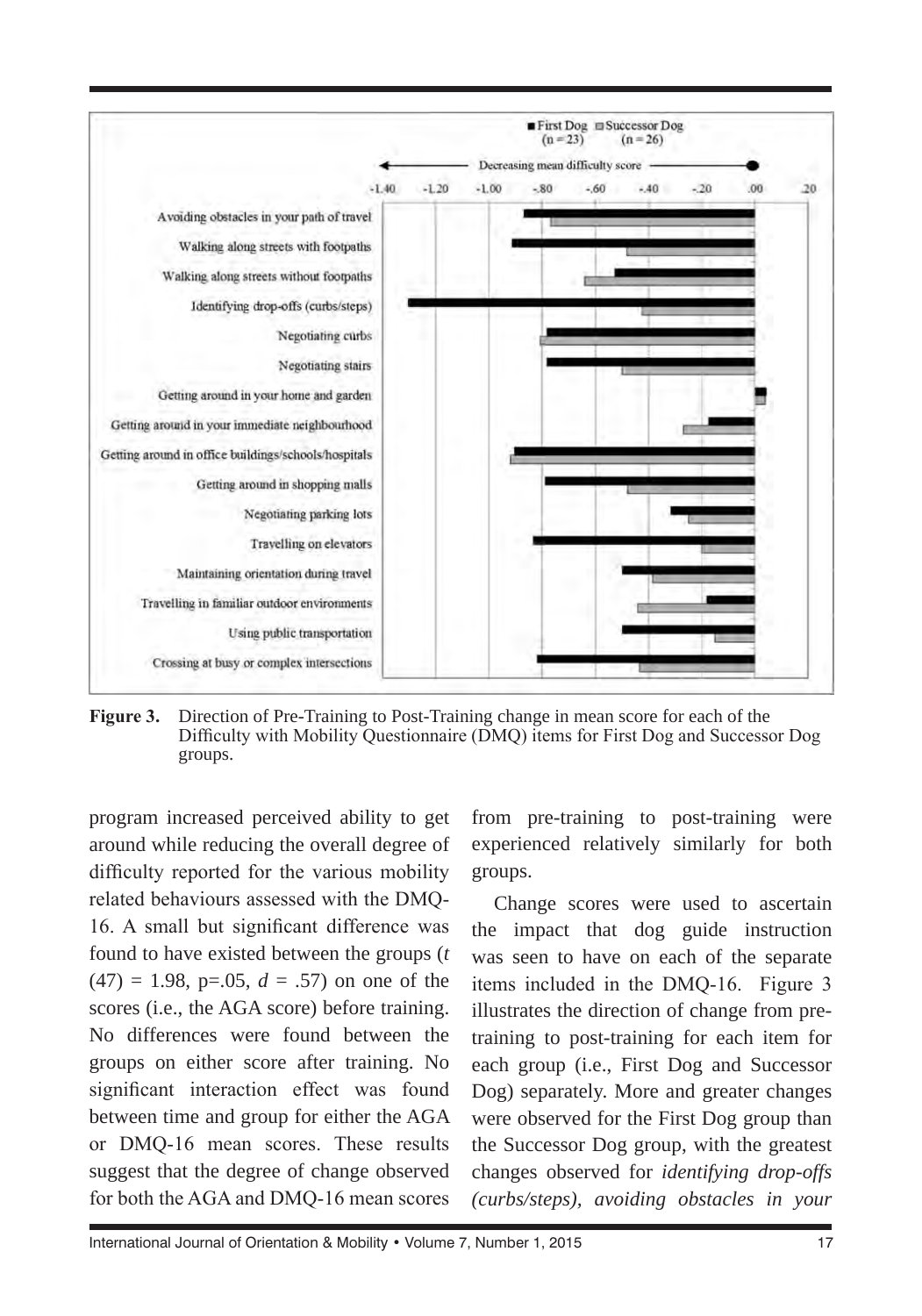*path of travel, walking along streets with footpaths, getting around in office buildings/ schools/hospitals,* and *negotiating curbs.* 

# **Discussion**

From the results of this study, it seems clear that the DMQ-16 is both reliable (i.e., a high level of internal consistency) and has a reasonable degree of concurrent validity (i.e., medium strength correlation between mean DMQ and AGA scores) as measured against the AGA; a different but related measure of mobility. The DMQ-16 has also been demonstrated to be sensitive to both change over time (i.e., pre to posttraining) and to differences in participant characteristics (i.e., those training with their first dog compared to those training with a replacement dog) and, therefore, appears fit for use as an outcome measure for dog guide instruction. These findings are similar to those reported by La Grow et al. (2014) when evaluating the suitability of the DMQ as an outcome measure with two long cane programs and together suggest that the DMQ may be an appropriate measure for assessing O&M instruction regardless of the type of mobility aid used.

It is also clear from the findings reported here that dog guide instruction results in improvement in both measures used in this assessment with the participant's overall perception of their ability to get around increasing and their difficulty with mobility decreasing from pre- to post-instruction. However, it is worth noting that both groups (i.e., First Dog and Successor Dog) rated their ability to get around highly both before and after training. The AGA measure was scored such that a score of 3 reflects ability that is 'neither poor nor well', 4 reflects

'well' and 5 'very well'. Those who were training with a replacement dog had a mean AGA score of  $4.31$  (SD = .74) before training and 4.73 ( $S = .45$ ) after, while those who were training with their first dog had a mean AGA of  $3.87$  (SD = .82) before training as compared with  $4.61$  (SD = .84) after. This was not surprising as both groups were experienced travellers. It is also not surprising that the First Dog group experienced a greater change in score over time than the Successor Dog group as those in the First Dog group had not used a dog guide as a mobility aid before while those in the Successor Dog group had. It is also worth noting that there was a significance difference found in AGA between these groups before training but not at six months after training. Thus, it seems, that those who do travel with a dog as a mobility aid do perceive that they can get around better overall than they did before using it as has been reported more anecdotally elsewhere (Clarke-Carte et al., 1986; Delafield, 1974; Gray & Todd, 1968; Lloyd et al., 2008; The Seeing Eye, 2007 in Franck et al., 2010).

Similarly, both groups rated their mean difficulty with performing the mobility related behaviours (note:  $3 = a$  moderate amount,  $2 = a$  little and  $1 = none$  at all) as being between 'a little' and 'a moderate amount' before training and 'a little and none at all' after training (Mean DMQ-16 for both groups: pre-training  $= 2.33$ ,  $SD = .70$ ; post-training = 1.81,  $SD = .77$ ). While the First Dog group appeared to have a higher mean difficulty score at pretraining than the Successor Dog group there were no statistically significant differences found between the groups either before or after training in their overall rating of their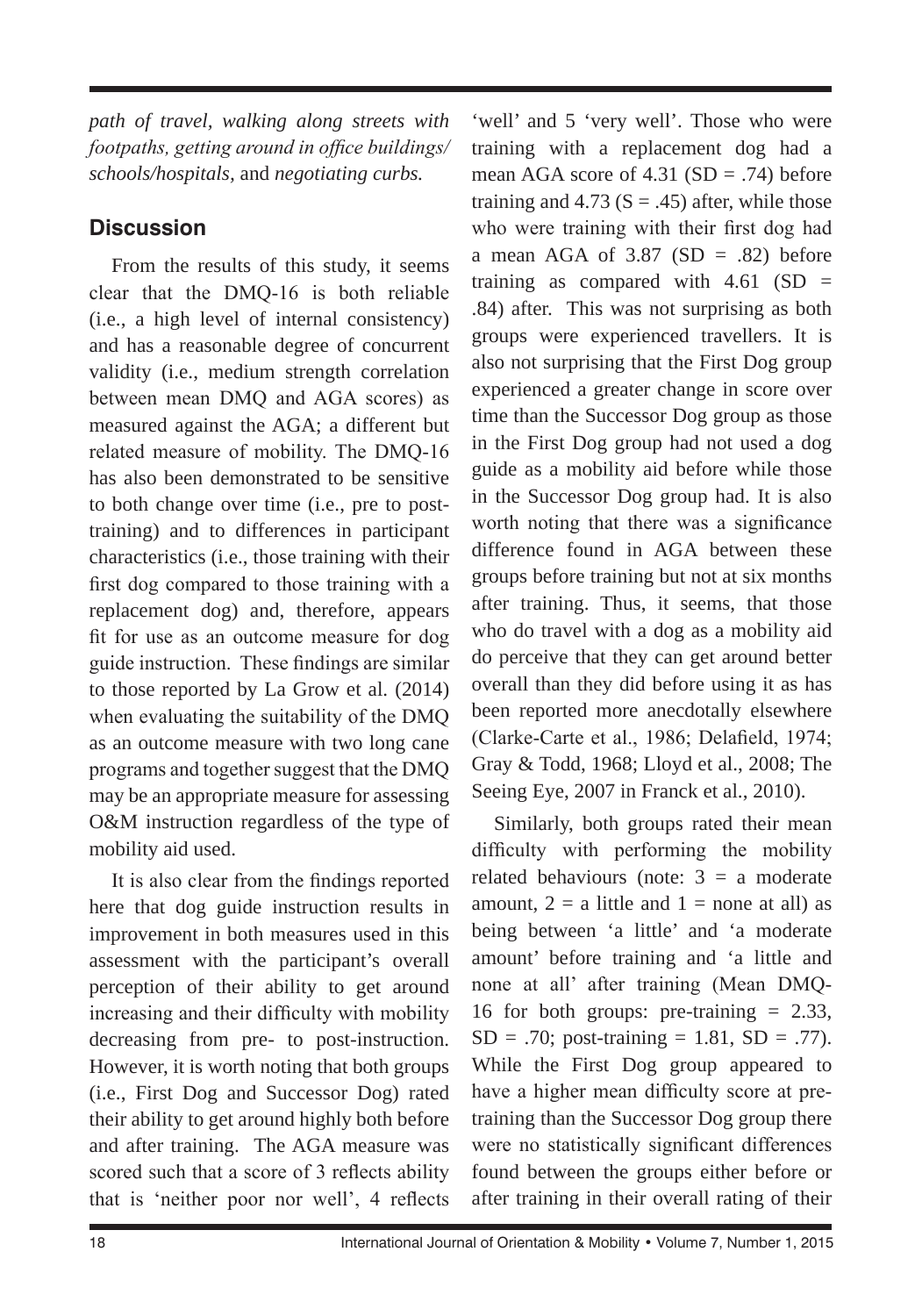difficulty with performing these mobility related behaviours.

When looking at the behaviours listed on the individual DMQ items, participants rated the performance of these behaviours as substantially *less* difficult after training in all cases but one (i.e., getting around in your home and garden). The greatest decrease in difficulty was experienced with *identifying drop-offs (curbs/steps), walking along streets with footpaths, avoiding obstacles in your path of travel, getting around in office buildings/schools/hospitals, travelling on elevators, crossing busy or complex intersections, and negotiating curbs* in that order. The greatest changes were also experienced by the First Dog group in all cases except *walking along streets without footpaths, negotiating curbs, getting around in office butildings/schools/hospitals* and *travelling in familiar outdoor environments.* While it is evident that the training program was effective for both groups, it seems that it may have been so for different reasons.

The First Dog group, for example, changed mobility aids as part of this program from using a long cane to a dog guide, while the Successor Dog group did not. Rather, the latter simply changed the mobility aid used from a dog that was presumably no longer functioning optimally to a new dog. Thus, it is not surprising that the First Dog group experienced more and greater changes (i.e., on 10 of the 16 behaviours assessed) than the Successor Dog group in the level of difficulty experienced performing specific mobility related behaviours. It is also not surprising that those behaviours included *identifying drop-offs (curbs/ steps), walking along streets with footpaths, using public transportation,* and *crossing at busy or complex intersections* as the dog is specifically trained to perform each of these tasks (Franck et al., 2010) as part of their role as a mobility aid. The one other mobilityrelated behaviour that stands out is *travel on elevators*, which is presumably less difficult when travelling with a dog than with a cane as the dog will lead the traveller to the call button and into the open door while the cane traveller has to find the button tactually and identify the opening door aurally.

No such advantage appears to exist for travelling on escalators. It is also apparent that instruction in performing this mobilityrelated behaviour is not a standard part of the dog guide program at Leader Dog as nearly twice as many trainees from the First Dog group than the Successor Dog group reported that they 'did not know' how much difficulty this task would pose after training than before. If this is true with other dog guide programs then it may be best to use the 16 item version of the DMQ rather than the 17 item version initially proposed for this study. It is heartening to note that shortening this version from the original DMQ-23 did not result in an appreciable loss in reliability (La Grow et al., 2014).

There were a number of limitations in this study that must be acknowledged. First, there were no controls set in place to ensure that instruction with a dog guide was in fact the reason for the change observed from before to after training. It is possible, but not overly likely, that changes observed were the result of the passage of time only. Second, the sample of this study was a convenience one. All those who received training with the dog guide did so because they sought it. No planned comparison between training with a long cane and training with a dog guide was carried out. The sample size remains small. Studies conducted with larger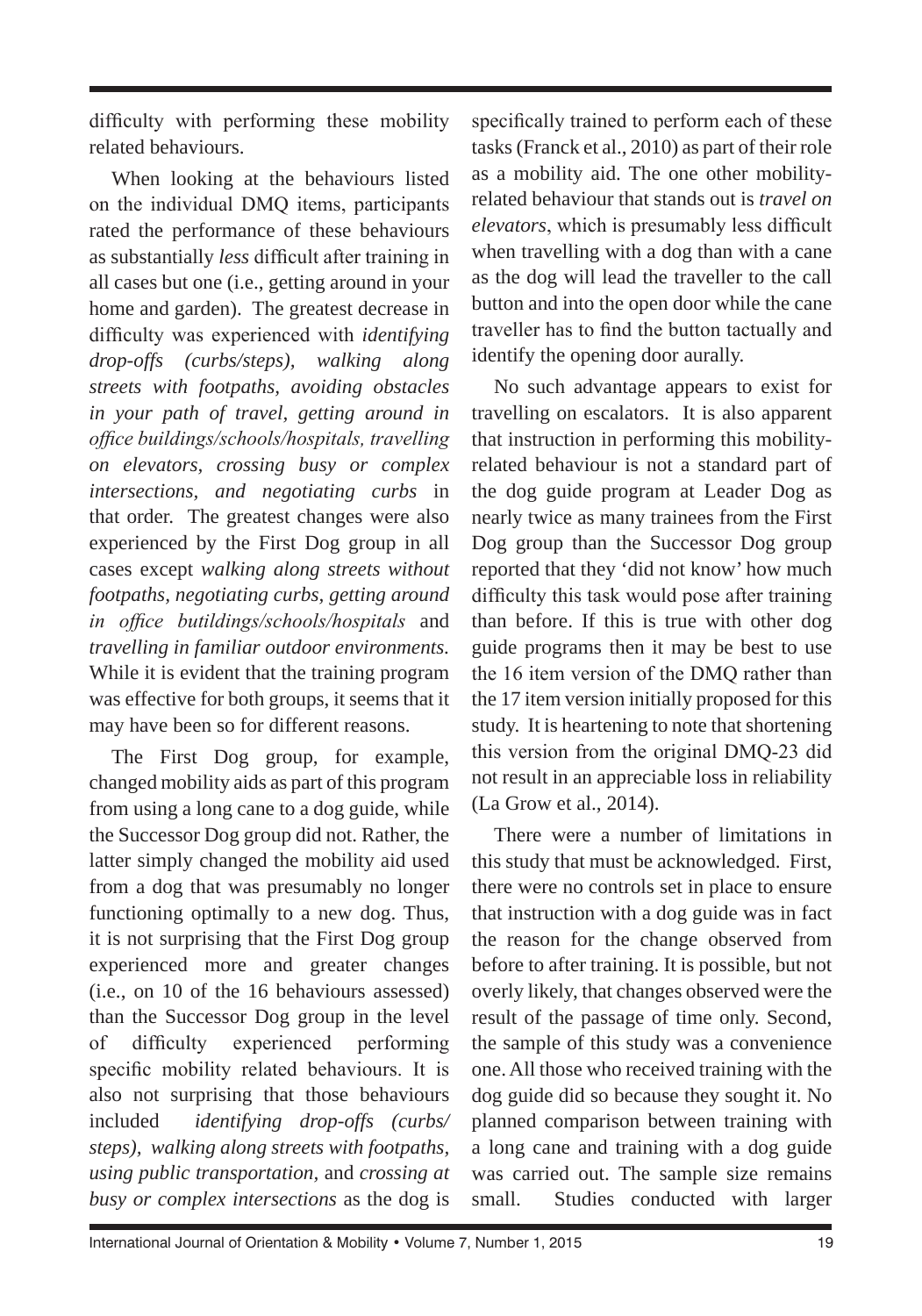samples would be preferable. Finally, the intervention compared across groups varied in amount and content. Those receiving a first dog received more training on average and a more standard program of training than those returning for a replacement dog. Future studies should address these limitations. However, it does appear that the measures used here make it possible to do so. It would be particularly valuable if they would be used in addition to some more objective measures (e.g., geo-mapping, pedometers, travel logs etc.).

# **References**

- Barlow, J. M., Bentzen, B. L., Sauerburger, D., & Franck, L. (2010). Teaching travel at complex intersections. In W. Wiener, R. Welsh, & B. Blasch (Eds.), *Foundations of orientation and mobility* (3rd ed., Vol. 2, pp. 352-419). New York: AFB Press.
- Clark-Carter, D. D., Heyes, A. D., & Howarth, C. I. (1986). The efficiency and walking speed of visually impaired people. *Ergonomics, 29*(6), 779-789.
- Delafield, G. (1974). *The effects of guide dog training on some aspects of adjustment in blind people.* Unpublished doctoral dissertation, University of Nottingham, England.
- DeVellis, R. F. (2003). Scale development: Theory and application (2nd ed.). Thousand Oaks, CA: Sage.
- Edwards, R. T. (2002). "Forward": The experience of a new guide dog owner. *British Medical Journal, 325*(7356), 171.
- Franck, L., Haneline, R., Brooks, A., & Whitstock, R. (2010). Dog guides for orientation and mobility. In W. Wiener & R. Welsh, & B. Blasch (Eds.),

*Foundations of orientation and mobility*  (3rd ed., Vol. 1, pp. 277-295). New York: AFB Press.

- Gray, P. G., & Todd, J. E. (1968). *Mobility and reading habits of the blind.* London, H.M.S.O.
- Hill, E., & Ponder, P. (1976). *Orientation and mobility techniques: A guide for the practitioner*. New York: American Foundation for the Blind.
- Ireson, P. (1991). *Another pair of eyes: The story of guide dogs in Britain.* London: Pelham.
- Jacobson, W. H. (2013). *The art and science of teaching orientation and mobility to persons with visual impairments (2nd ed*.). New York: AFB Press.
- La Grow, S., Alpass, F., Stephens, C., & Towers, A. (2011). Factors affecting perceived quality of life of older persons with self-reported visual disability. *Quality of Life Research, 20,* 407-413.
- La Grow, S., & Blasch, B. (1992). Orientation and mobility services for older persons. In A.L. Orr (Ed.), *Vision and aging: Crossroads for service delivery* (pp. 255- 287). New York: American Foundation for the Blind.
- La Grow, S., & Ebrahim, B. (2012a). *Ability to get around and difficulty with travel reported by those presenting for O&M instruction*. Paper presented at the 14th International Mobility Conference (IMC14), Palmerston North, New Zealand, 14 February, 2012.
- La Grow, S., & Ebrahim, B. (2012b) .The sensitivity and validity of "Ability to Get Around' as an outcome measure for O&M'. Paper presented at the AER